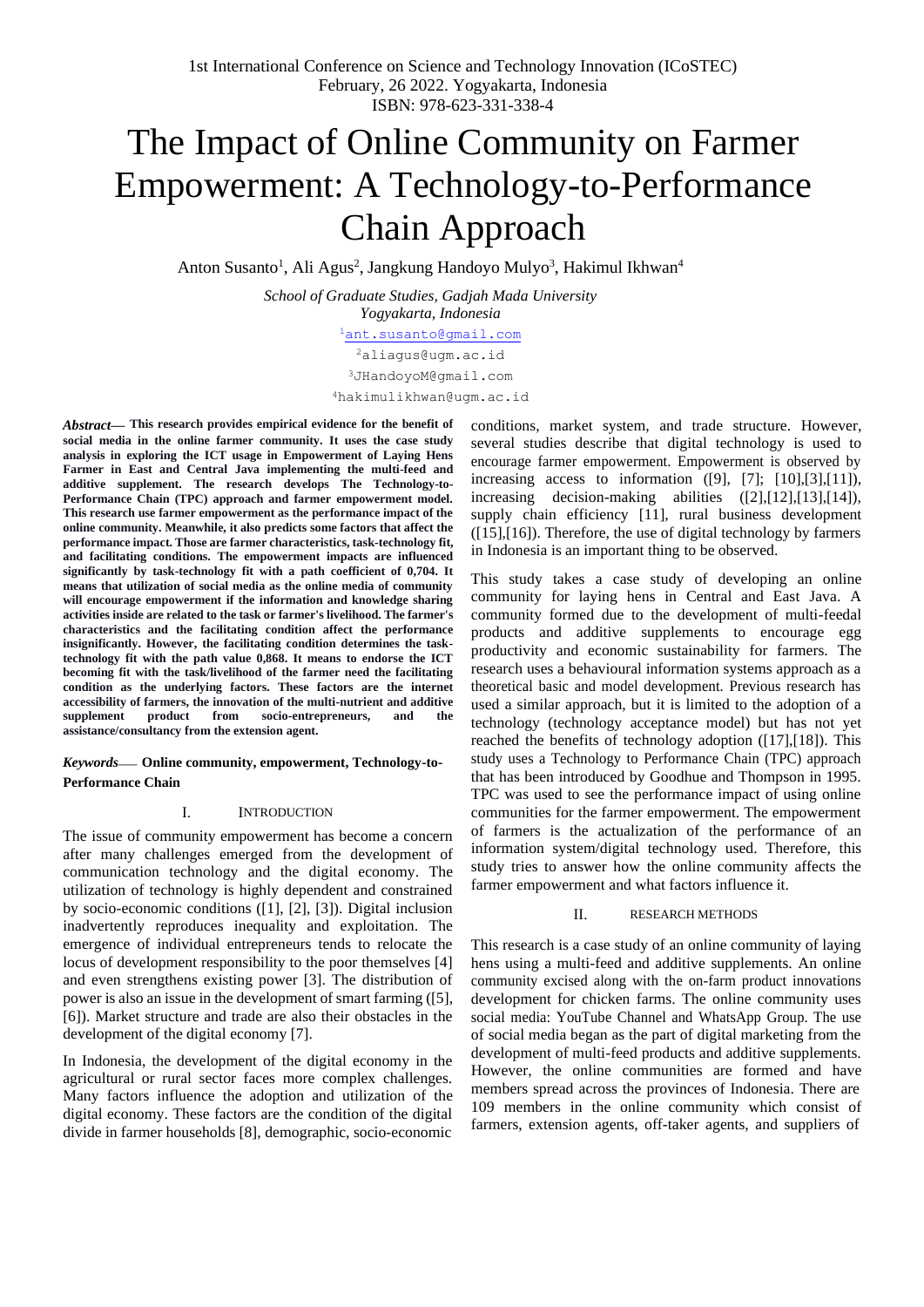input products. Most of the community members are in East Java and Central Java, so the analysis in this study uses a majority area approach in observing several conditions or regional factors that influence them.

Data were collected using online surveys and in-depth interviews with farmers and business actors in this online community. By with some limitations, the online survey was only collected by 32 respondents. Data collected were processed using the PLS structural equation model approach. It was processed by smartPLS software to analyse the structural relationship between factors in the development of online communities for increasing farmer empowerment.

## III. MODEL DEVELOPMENT

The Technology to Performance Chain (TPC) approach is the one of approaches in behavioural information systems. This approach explains that the positive impact of technology/information systems on the performance of its users will happen if the technology or information system is utilized and supports the tasks of its users. The Task-Technology Fit construct affects the utilization and the performance of individual users directly or indirectly. Figure 1 shows a simple construction of the Technology to Performance Chain. The use of technology in its development is either mandatory or voluntary. For a mandatory technology, the task-technology fit construct will influence the performance impact directly. However, for technologies whose use is voluntary, the intensity/involvement of users in the use of technology becomes a moderating variable in the performance impact.



Fig. 1 The Technology to Performance Chain Model (Simplified)

In the context of this research, the use of social media in online communities has been common and formed since 2019. Active users in online communities were conducted in this survey. Therefore, we ruled out the utilization variable in this study. The task-technology construct is a concern to be observed. In this study, the performance impact is proxied as the empowerment impact of farmers. The Empowerment of farmers is reflected in the ease of access to information ([9], [7], [10], [3], [11]), increased knowledge & psychology ([19],[12],[2], [14], [13]), economic & social impacts([20], [3], [21], [19], [12], [22]). Meanwhile, task-technology fit is influenced by the farmer characteristics and facilitating conditions.

Figure 2 shows the structural model of research. Then Table 1 shows the detail of indicators used in building each construct of the research. This study proposes 5 (five) hypotheses of structural relationships as follows:

**H1**: There is a relationship between Task-Technology Fit and Empowerment Impact.

**H2**: There is a relationship between Farmer Characteristics and Empowerment Impact.

**H3**: There is a relationship between Facilitating Condition and Empowerment Impact.

**H4**: There is a relationship between Farmer Characteristics and Task-Technology Fit.

**H5**: there is a relationship between Facilitating Condition and Task-Technology Fit.

There are eight reflective indicators to measure empowerment impact. These reflective indicators are the increased access to daily egg price (SE1) as a benchmark for farmers to determine the selling price, the ease of access to the tools and equipment market (SE2), and the community strengthening (SE3). Others, the increased chicken population (SE4), higher selling price (SE5); innovation capability (SE6), innovation adaptability (SE7), and research ability (SE8). Likewise, the characteristics of farmers are reflected in the farmer's age, education, land area, the number of chicken populations, variations in income/work, and experience in raising livestock. Task – Technology Fit consists of indicators of ease of use/interaction in online communities (TT1), ease of learning of content (TT2), ease of problem-solving in the field (TT3), content supporting livestock management (TT4), the accuracy of information (TT5) and clarity information (TT6). While the Facilitating Conditions consist of mentoring & consultation (EP1), availability of internet access (EP2), expert opinion (EP3), practice comparison (EP4), and product enhancement and innovation (EP5).



Fig. 2 The structural model of the research

TABLE I LATENT VARIABLES AND INDICATORS

| No | Construct   | Code            | <b>Indicator</b>               |
|----|-------------|-----------------|--------------------------------|
|    | Empowerment | SE1             | access to daily egg price      |
|    | impact      | SE <sub>2</sub> | access to tools & equipment    |
|    |             |                 | market                         |
|    |             | SE <sub>3</sub> | community strengthening        |
|    |             | SE <sub>4</sub> | increase in chicken population |
|    |             | SE <sub>5</sub> | higher selling price           |
|    |             | SE <sub>6</sub> | innovation capabilities        |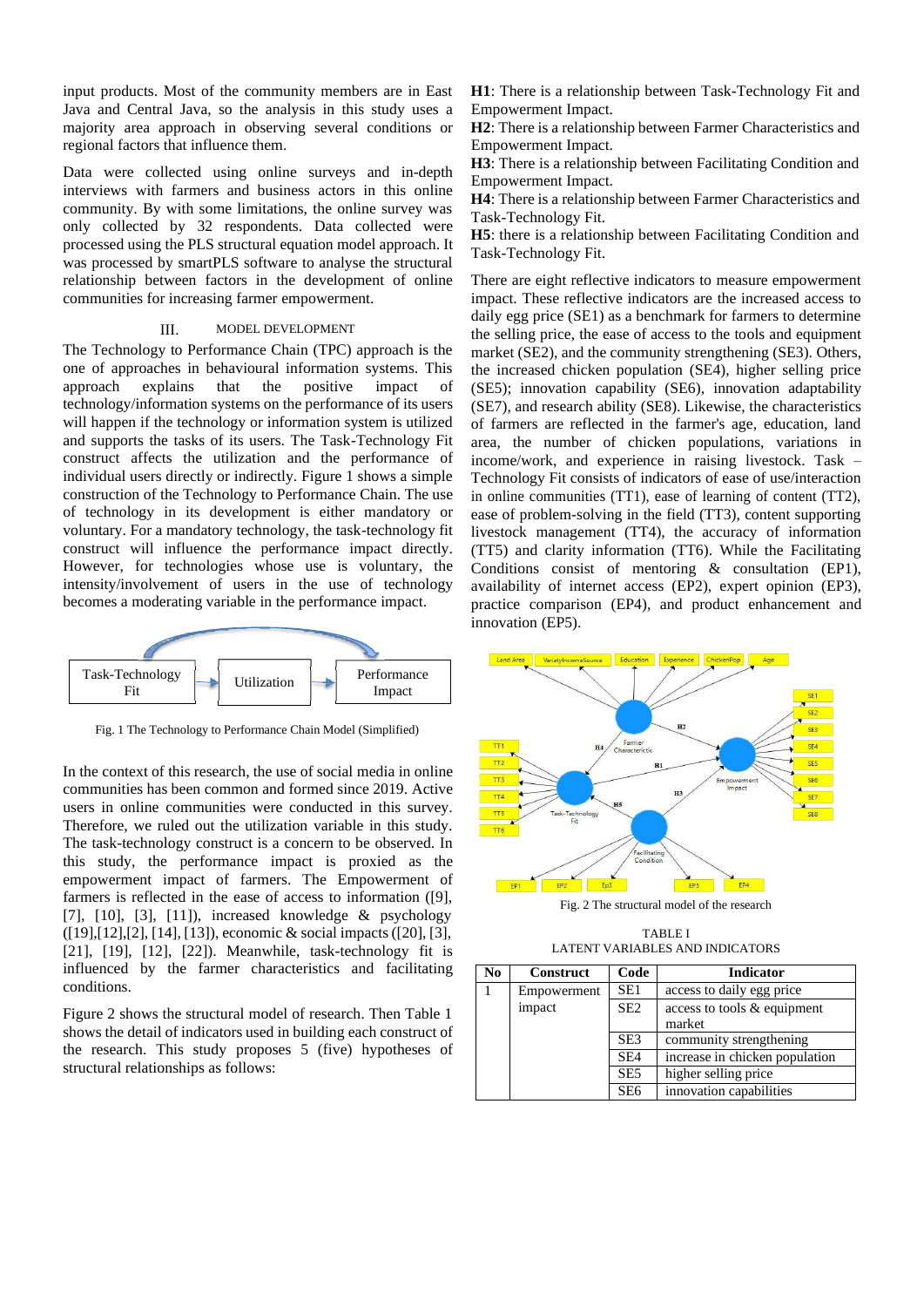|                |                 | SE7             | innovation adaptability        |  |  |
|----------------|-----------------|-----------------|--------------------------------|--|--|
|                |                 | SE8             | research ability (trial error) |  |  |
| $\overline{c}$ | Farmer          |                 | age                            |  |  |
|                | Characteristics |                 | education                      |  |  |
|                |                 |                 | land area                      |  |  |
|                |                 |                 | chicken population             |  |  |
|                |                 |                 | variety of income sources      |  |  |
|                |                 |                 | farming experience             |  |  |
| 3              | Task-           | TT <sub>1</sub> | ease of use                    |  |  |
|                | Technology      | TT <sub>2</sub> | ease of learning               |  |  |
|                | Fit             | TT3             | ease of problems solving       |  |  |
|                |                 | TT <sub>4</sub> | content appropriateness        |  |  |
|                |                 | TT5             | information accuracy           |  |  |
|                |                 |                 | information clarity            |  |  |
| 4              | Facilitating    | EP1             | assistance and consultancy     |  |  |
|                | Condition       | EP <sub>2</sub> | internet access availability   |  |  |
|                |                 | EP3             | support/expert opinion         |  |  |
|                |                 | EP4             | practical comparison           |  |  |
|                |                 | EP <sub>5</sub> | Product enhancement &          |  |  |
|                |                 |                 | innovation                     |  |  |

In this study, several indicators are invalid and not significant in reflecting the construct. Therefore, these indicators are removed from the model. Then re-estimation of the structural model is carried out. And the results can be seen in Figure 4. The re-estimation result shows the loading value of the indicators on the latent construct which valid model. Table II shows the results of the outer loading of the re-estimated model. R-Square values for endogenous variables, Task-Technology Fit and Empowerment Impact are 0.801 and 0.504 respectively. It means that the Task-Technology Fit can be explained together with the Farmer Characteristics and Facilitating Condition variables of 80.01%. Meanwhile, the Empowerment Impact is explained by Task-Technology Fit, Farmer Characteristics, and Facilitating Condition for 50.4%.



Fig. 3 Initial estimation of the model.



Fig. 4 Re-estimated result model TABLE II OUTER LOADING OF THE MODEL

| OUTER EOADING OF THE MODEL                         |                          |              |                |  |  |
|----------------------------------------------------|--------------------------|--------------|----------------|--|--|
| <b>Indicators &lt;- Latent</b><br><b>Construct</b> | Loading<br><b>Values</b> | <b>Tstat</b> | <b>PValues</b> |  |  |
| Age<-Farmer Characteristic                         | 0,657                    | 2,267        | 0,0234         |  |  |
| ChicekenPop <- Farmer<br>Characteristic            | 0,732                    | 4,510        | 0,0000         |  |  |
| EP1 <- Facilitating Condition                      | 0,907                    | 24,607       | 0,0000         |  |  |
| EP2 <- Facilitating Condition                      | 0,678                    | 3,707        | 0,0002         |  |  |
| EP5 <- Facilitating Condition                      | 0,863                    | 11,373       | 0,0000         |  |  |
| Experience <- Farmer<br>Characteristic             | 0,811                    | 4,191        | 0,0000         |  |  |
| LandArea <- Farmer<br>Characteristic               | 0,842                    | 3,741        | 0,0002         |  |  |
| SE1 <- Empowerment Impact                          | 0,914                    | 5,609        | 0,0000         |  |  |
| SE2 <- Empowerment Impact                          | 0,777                    | 3,571        | 0,0004         |  |  |
| SE3 <- Empowerment Impact                          | 0,778                    | 3,403        | 0,0007         |  |  |
| TT1 <- Task-Technology Fit                         | 0,669                    | 3,554        | 0,0004         |  |  |
| TT2 <- Task-Technology Fit                         | 0,619                    | 3,119        | 0,0018         |  |  |
| TT3 <- Task-Technology Fit                         | 0,838                    | 18,614       | 0,0000         |  |  |
| TT4 <- Task-Technology Fit                         | 0,761                    | 7,806        | 0,0000         |  |  |
| TT5 <- Task-Technology Fit                         | 0,675                    | 4,105        | 0,0000         |  |  |

Overall, the model shows good reliability where the composite reliability value is above 0.7. Likewise, the convergent validity is sufficient with the Average Variance Extracted (AVE) value above 0.50. Its means that each indicator validly reflects the latent construct/variable.

The results of the inner weight from the model are shown in Table IV. A significant relationship between variables/constructs occurred between Task-Technology Fit and Empowerment Impact with a path coefficient value of 0.704. Likewise, the relationship between Facilitating Condition and Task-Technology Fit shows a significant value with a path coefficient of 0.868. Structural relationships between other variables also occur, but the value is insignificant. There is even a negative coefficient value. It is explained further in the explanation of each research hypothesis.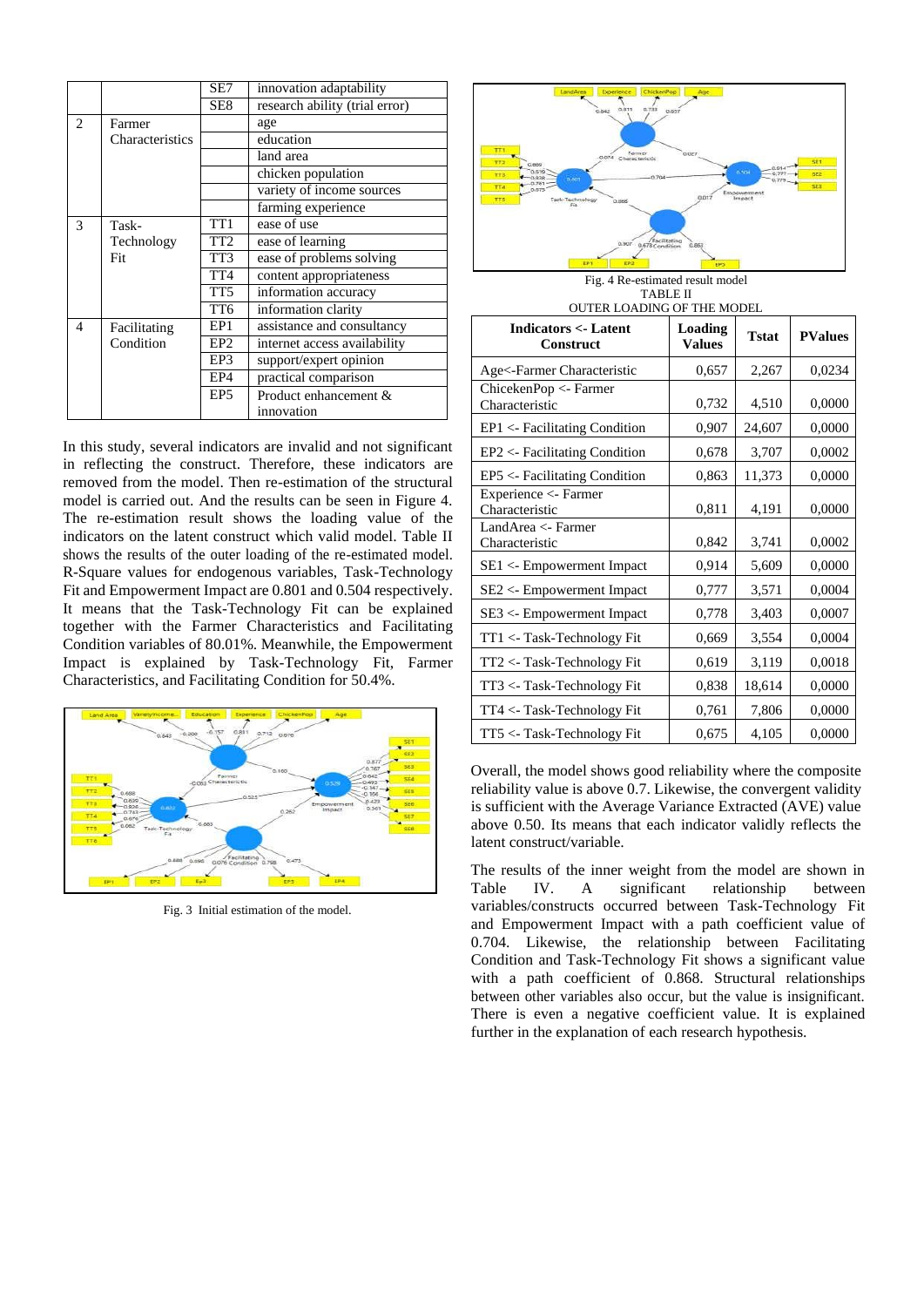TABLE III REALIBILITY AND CONSTRUCT VALIDITY

| No             | <b>Construct</b>              | Composite<br><b>Realibility</b> | Average<br><b>Variance</b><br><b>Extracted</b><br>(AVE) |
|----------------|-------------------------------|---------------------------------|---------------------------------------------------------|
|                | Empowerment impact            | 0,865                           | 0.682                                                   |
| $\mathfrak{D}$ | Farmer Characteristic         | 0,848                           | 0,583                                                   |
| 3              | Task-Technology Fit           | 0,839                           | 0,514                                                   |
|                | <b>Facilitating Condition</b> | 0,861                           | 0,676                                                   |

TABLE IV INNER WEIGHT RESULT

| N <sub>0</sub> | <b>Constructs</b>                                      | Path<br><b>Coeffficient</b> | <b>T-Stat</b> | р.<br><b>Value</b> |
|----------------|--------------------------------------------------------|-----------------------------|---------------|--------------------|
| 1              | Task-Technology Fit -><br><b>Empowerment Impact</b>    | 0,704                       | 2,049         | $0.040*$           |
| 2              | Farmer Characteristic -><br><b>Empowerment Impact</b>  | 0,027                       | 0,159         | 0,873              |
| 3              | Facilitating Condition -><br><b>Empowerment Impact</b> | 0,017                       | 0,045         | 0.946              |
| 4              | Farmer Characteristic -><br>Task-Technology Fit        | $-0.073$                    | 0,660         | 0,509              |
| 5              | Facilitating Condition -><br>Task-Technology Fit       | 0,868                       | 13,405        | $0,000*$           |

IV. RESULT AND ANALYSIS

Based on the results of the structural model analysis, this study finds the answer to the research hypothesis as below:

**H1**: The relationship between Task-Technology Fit and the Empowerment Impact

The path coefficient shows a value of 0,704 and a t-statistic of 2,049. The relationship between Task-Technology Fit and the Impact of Empowerment is positive and significant at  $\alpha$  5%. It means that Job-Technology Fit affects Farmer Empowerment. The implementation of technology or information systems will impact the empowerment of farmer communities if the technology/information system is following their work/livelihood needs. This suitability was the ease of use of technology, ease to learn technology, appropriateness of content in solving problems, content according to farming management, and accurate information.

**H2**: The Relationship between Farmer Characteristic and Empowerment Impact.

The path coefficient value is at 0,027 and not a significant tstatistic value. This study finds the influence of Farmer Characteristics on Farmer Empowerment, but this is not significant.

**H3**: The Relationship of Facilitating Condition and Empowerment Impact.

The Facilitating Condition has a positive relationship with the Empowerment Impact with a path coefficient value of 0,017. However, the value is insignificant because it only has a tstatistic value of 0,045.

**H4**: The Relationship between Farmer Characteristics and Task-Technology Fit.

The path coefficient test results show a negative relationship between Farmer Characteristics and Task-Technology Fit. These are explained in these conditions. The influence of age in adopting technology, the older tend to low familiar than the younger in technology. The online media is used to share knowledge or experience. It will tend to be considered normal or not very interesting for the farmers who have many experiences of raising livestock/farming. They tend to be less enthusiastic in discussing and sharing knowledge. Inversely, the new ones are enthusiastic because they are still learning and trying to develop their farming skills. As for the condition of the livestock population, it can affect the opportunity for the farmers to be active in online communities because of their busy life. In some cases, in the field for small to medium-scale on-farm farms, maintenance management is still highly dependent on self-activities and not to have an employee for cost-efficiency reasons.

**H5**: The Relationship of Facilitating Conditions and Task-Technology Fit.

This study shows that Facilitating Condition has a positive and high relationship with Task-Technology Fit. The path coefficient value is 0.868 with a significant t-statistic even at the 1% level. We conclude that the indicators of the Facilitating Condition variable, namely Mentoring & Consulting, Internet access, and Products enhancement/innovation support the use of online media in community development. The social media used in the farmer social learning need conducive facilitation conditions. There is a role of mentoring/extension agents in coloring discussion and interaction of problems through online community media. The internet access drives importantly the smooth activities in online communities. Meanwhile, the development/innovation of multi-feed products and additive supplements are strategic solutions in on-farm management

Various factors influence the impact of farmer empowerment through the development of online communities. This study finds that the empowerment impact of the farmer is visible. It is still limited to increase the access of market information, both the daily price of egg products and input products such as livestock equipment and supplies. Likewise, the strengthening of networks in the community is an empowerment impact.

The online communities are used as a means of sharing experience and learning media. It has encouraged the proper use of multi-feed products and additive supplements. It also can improve the quality of production and egg products produced by the farmers. However, there are still few farmers who can add value to these products to increase their empowerment. Other conditions have influenced farmer empowerment. These were the input market (animal feed and DOC/Daily Old Chicken), and the trading structure of egg products, especially in Central Java and East Java. The same factors are confirmed in the earlier research. It is about the existing condition of the socio-economic and market structure influenced the development of the digital economy in the farming and rural sector ([3], [23],[7]).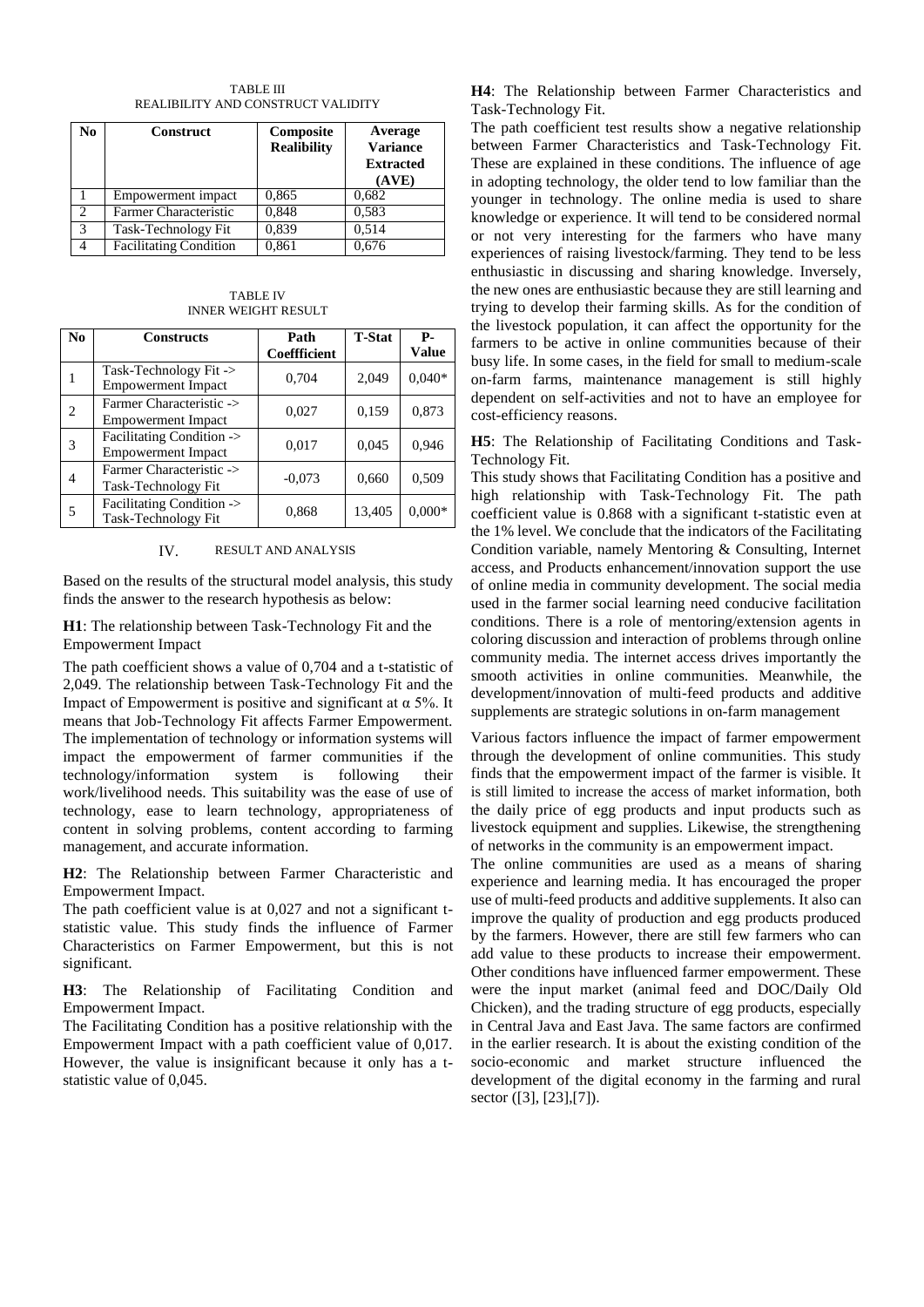The limited human resources and the characteristics of laying hen's farmers have affected their involvement and interaction in the online community. This condition demands the role of extension actors in encouraging the interaction of all farmers. It is used to share information, knowledge, and practical experience in the online community. In addition, the condition of infrastructure and internet access are fundamental factors for active online interactions in the community. Although this study uses farmers in Central Java and East Java, there are still limitations in internet access by the farmers who live in the blank spot zone.

Another factor that encourages the use of online communities in increasing the empowerment of farming communities was the development and innovation of multi-feed products and additive supplements. They can be the role of the private or government sector. This study found some notes in the innovation of the farming product. First, product innovation should increase the added value of products produced by the farmers. Interest and tangible evidence of the use of this innovation felt by farmers will encourage the others. The online community is a form of value co-creation that involves farmer practices, product innovation from the private sector, and assistance from extension workers as the agents of change.

Second, the product innovation should become the framework of sustainable development. Multi-nutrient products and additive supplements are agricultural innovations in chicken farming. This innovation has relied on probiotics and multinutrient utilization. It will be an advantage in growth and livestock production. Therefore, it will maintain the sustainability of the livestock business. The innovations encourage eco-friendly farms, strengthen production stability and productive period.

Third, relating this innovation to the scale-up and market development. Although it has not changed the existing market structure, market development should be encouraged to a specific market niche. In the context of high-quality egg products, it can capture the upper-middle market segment. Online communities have utilization in expanding off-taker networks and developing farmers' entrepreneurial skills.

## V. CONCLUSIONS

The use of social media in the development of online communities can impact the empowerment if their use is following the needs of farmers in terms of increasing knowledge on on-farm skills, knowledge of products that can increase added value, and providing solutions to farmers' problems. Therefore, it is what makes task technology fit as an urgent factor in digital technology in agricultural communities. This research recommends concern of digital knowledge and product knowledge when developing the ICT in agriculture. Product knowledge is formed by the evidence of the use of an agricultural product/innovation in the field, how to use the product/innovation, and the participation of farmers as part of developing agricultural products/innovations.

This research also becomes a concern to encourage facilitating conditions as the underlying factor of the use of social media in the online farmer's community. These underlying factors are assistance/consultation, internet network access, product enhancement & innovation. These factors are the foundation of online community development. Without these factors, online communities will not be formed and run well. Internet access is an absolute requirement for online interactions. Agricultural extension agents are key actors who encourage information dissemination on the benefits of share-practice and solutions to farmers' problems. Meanwhile, product enhancement & innovation is the root of the real benefits of sustainable agricultural innovation. These three factors can involve many actors such as the government, universities, and the private sector. Therefore, the triple-helix model is a form of cooperation of ICT in agriculture. In practice, business implementation can take the form of a socio-entrepreneur or a mutual-benefit business.

By considering the factors influencing the use of online communities to farmer empowerment, it needs the following policy concerns, they are:

- a. The development of telecommunications infrastructure is thebasis for increasing public access to information and communication technology.
- b. The development of agricultural product/innovation needs tobe driven not only on benefits but also on sustainable development.
- c. Extension actors are agents of change, which can be carried out not only by the government but also by private or social agencies

Because the size effect is small, a future study needs to identify additional factors or variables that affect Task-Technology Fit. In addition, the following research needs to discuss further the characteristics of farmers that are the limitations in the development of ICT in agriculture.

## ACKNOWLEDGMENT

We thank all parties in the multi-nutrient and supplementary layer chicken farming community for being open to discussion and willing to take their time during the online survey. It is nice to always discuss with the farmer and becomes a shared spirit to drive empowerment amid challenges and obstacles in the field. We also thank the organizers of ICoSTEC 2022 and the entire reviewer team for providing the opportunity to participate.

## **REFERENCES**

.

- [1] Torero, M., & Braun, J. Von. (2005). Information and Communication Technologies for the Poor. International Food Policy Research Institute. [www.ifpri.org.](http://www.ifpri.org/)
- [2] Ali, J., & Kumar, S. (2011). Information and communication technologies ( ICTs ) and farmers ' decision-making across the agricultural supply chain. *International Journal of Information Management*,  $\frac{31(2)}{2}$ , 149– https://doi.org/10.1016/j.ijinfomgt.2010.07.008